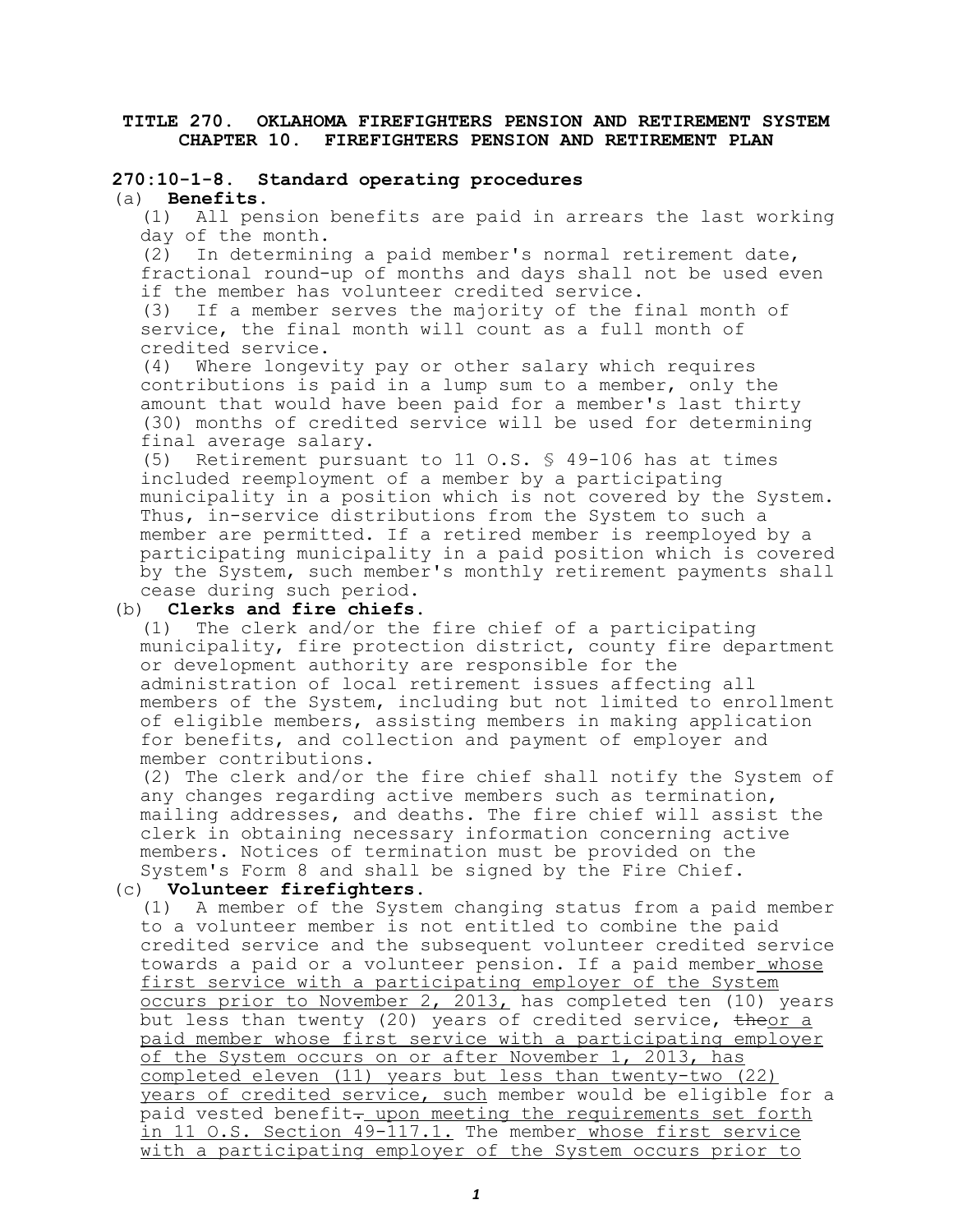November 1, 2013, would need to complete ten (10) or more years as a volunteer member to be eligible to receive a vested volunteer benefit- and a member whose first service with a participating employer of the System occurs on or after November 1, 2013 would need to complete eleven (11) or more years as a volunteer member to be eligible to receive a vested volunteer benefit as set forth in 11 O.S. Section 49-101. (2) Volunteer members are deemed to be employees of a fire department of a participating municipality for the purposes of the administration of the System.

(d) **State Board.**

(1) Applications for pension benefits will not be considered by the State Board until the applicant terminates employment with the fire department of a participating municipality on or before the date of the meeting of the State Board in which the application is considered.

(2) Applications for pension benefits, entrance into the system, refunds of contributions, etc. will be placed on the State Board agenda when all paperwork has been properly completed and received by the system. All necessary paperwork should be filed with the system no later than the Friday preceding the State Board's regular meeting so as to allow for sufficient time to process the application.

### (e) **Member deaths and beneficiaries.**

(1) Guardian checks will be addressed with the Guardian's name and the statement: "Guardian of \_\_\_\_\_\_\_\_\_\_\_\_\_\_\_\_" on the face of the check.

(2) The Estate of the retiree or beneficiary shall be entitled to the benefit check written for the month a retiree or beneficiary dies.

(3) To continue monthly benefits on a child who has reached eighteen (18) years of age, verification that the child is enrolled full-time in an accredited school of learning must be received by the System. Documentation is required each semester until the child reaches twenty-two (22) years of age or marries at which time the benefits will cease.

(4) Step-children and grandchildren of members are not beneficiaries unless they are adopted by the member.

(5) Children adopted prior to January 1, 1981, are considered beneficiaries even though the child(ren) may have been adopted after the member's retirement date.

(6) A valid marriage certificate or other necessary proof of marriage is required before an Application of Surviving Spouse for Pension can be considered by the State Board.

#### (f) **Membership.**

(1) A part-time firefighter shall not belong to the System. (2) All firefighters must be members of the System if their employer is a participating municipality in the System. (3) A candidate for a paid firefighter position must first complete a required State Board approved pre-employment physical performance/agility test and physical examination in order to participate and receive any benefits from the System. The physical examination will be reviewed by a physician, selected by the State Board, to determine if the applicant meets the required medical standards. When the System receives all the information necessary for entrance into the System,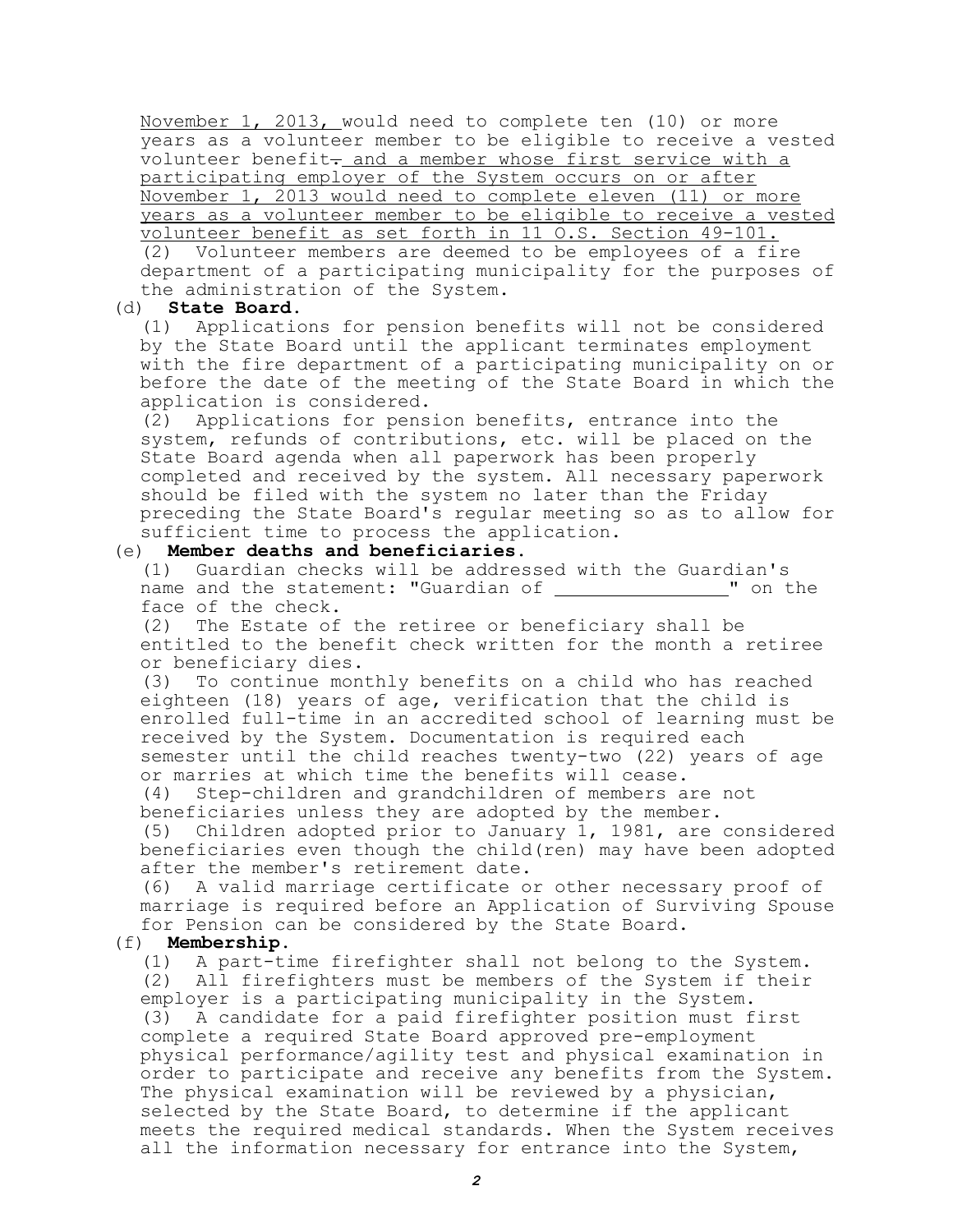including the written notice from the physician, selected by the State Board, that the candidate has met the minimum medical requirements for entrance, the Executive Director shall have the authority to approve an entrance date for the candidate no earlier than the date all the necessary information for entrance is received or the actual hire date whichever is later, provided that the date between the time of the administration of the physical examination and the approval for membership in the System by the Executive Director and the candidate's actual hire date by the participating municipality is less than six (6) months. The State Board shall have the authority to deny or revoke the membership of a candidate submitting false information in such candidate's membership application and shall have the final authority in determining eligibility for membership in the System.

(4) An applicant for a paid firefighter position, who is an active volunteer firefighter with the same fire department, and who has passed the physical performance/agility test approved by the State Board as a condition for entrance as a volunteer firefighter shall only be required to pass the physical examination upon being employed as a paid firefighter if employed by the same fire department.

(5) A terminated paid firefighter who returns to work as a paid firefighter within six (6) months of his or her termination date will not be required to complete another physical examination.

(6) The classification of a paid firefighter shall be a firefighter who is carried on the city payroll as a paid firefighter and who receives a salary which is more than twice the amount of the minimum pension of a volunteer firefighter. Any firefighter making more than this amount will need to complete the required physical performance/agility test and physical exam and his or her employer must remit both the employee and employer contributions to the System.

#### (g) **Credited Service.**

(1) If a firefighter is off the participating municipality's payroll for a period of time and employer and employee contributions are not received by the System, that period of time will not count as credited service until said contributions are received by the System.

(2) New volunteer cities joining the System may purchase up to five (5) years of credited service for each member of the department at the annual rate in effect as of the date of purchase, provided verifiable evidence of active firefighter service for the purchased years for each individual is provided to the System. Even though a city is exempt from contributions, contributions must be paid for a volunteer firefighter to receive purchased credit.

(3) If a question arises concerning a member's correct amount of service time, the member must submit to the State Board three (3) affidavits, based upon the actual knowledge of the member's correct service time, and all other necessary documentation, as may be required by the State Board. The Chairman of the State Board may direct a member of the State Board or an employee of the System to visit the member and the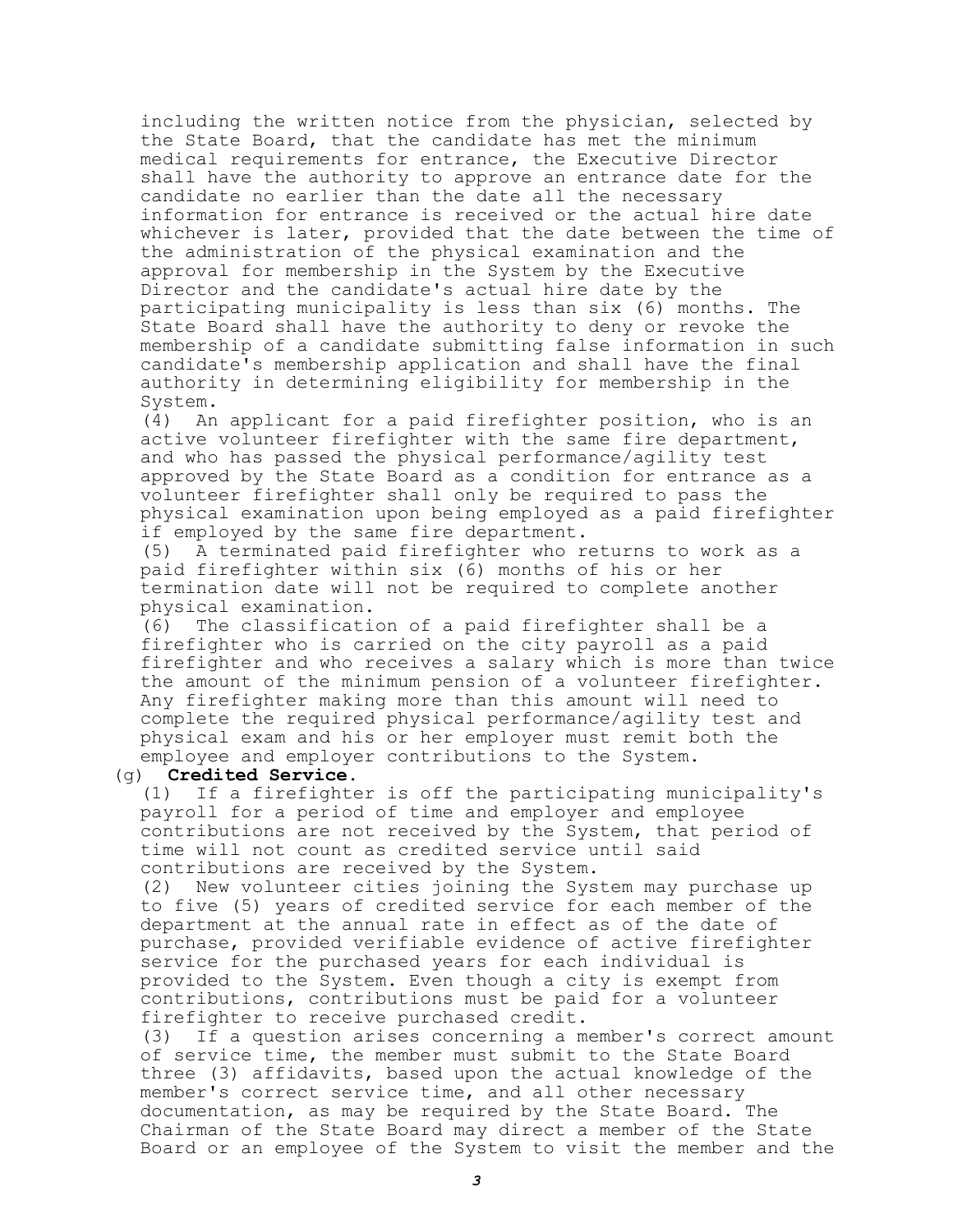city in question for further verification. Service time may be corrected to allow not more than twenty (20) years of service for a member of the Oklahoma Firefighters Pension and Retirement System whose first employment with a participating employer of the System occurs prior to November 1, 2013, or not more than twenty-two (22) years of service for a member of the Oklahoma Firefighters Pension and Retirement System whose first employment with a participating employer of the System occurs on or after November 1, 2013.

(4) Volunteer firefighters changing to paid firefighters. (A) Pursuant to Subsection B of Section 49-108 of Title 11, any volunteer firefighter who is appointed as a paid firefighter on or after May 15, 1992, and serves ten (10) or more years as a paid firefighter, shall be entitled to credit not more than five (5) years of volunteer time toward twenty (20) years of credited service to qualify to receive a paid service pension. The volunteer firefighter shall be entitled to credit to the amount of credited service any remaining volunteer time, over and above the five (5) years of volunteer time, computed at one-twentieth (1/20) of a volunteer pension of each additional volunteer year, but not to exceed thirty (30) years of credited service

(B) Pursuant to Subsection B of Section 49-108 of Title 11, any volunteer firefighter who is appointed as a paid firefighter before May 15, 1992, and serves ten (10) or more years as a paid firefighter, shall be entitled to credit all of the firefighter volunteer time as paid credited service to receive a paid service pension.

#### (h) **Disability.**

(1) Applications for disability pensions shall provide medical evidence certifying the disability, proof of injury unless otherwise provided, and that the applicant can no longer perform the duties of a firefighter. The proof of injury must be proof of the specific injury that prevented the disability pension applicant from continuing the duties of a firefighter from the time of injury until present. In a case where a disability applicant returned to performing the duties of a firefighter at any time following the injury, the proof of injury must be accompanied by proof that certifies cumulative evidence of a continuing condition relating to that specific injury until the time of filing the disability application. In a case where a firefighter returned to a "light duty" or "restricted duty" only status, proof certifying the disability applicant's work status from the injury time until present shall be submitted along with the disability application. The application shall be filed with the Local Board, if the Local Board exists, or the Executive Director of the System. The existing Local Board or the Executive Director of the System will determine if additional medical evidence is required. If additional medical evidence is required, the State Board shall be responsible for payment of any physical examinations and certifications. (2) If any additional medical evidence is produced concerning a disability pension application, said medical evidence must be presented to the Local Board, if the Local Board exists, or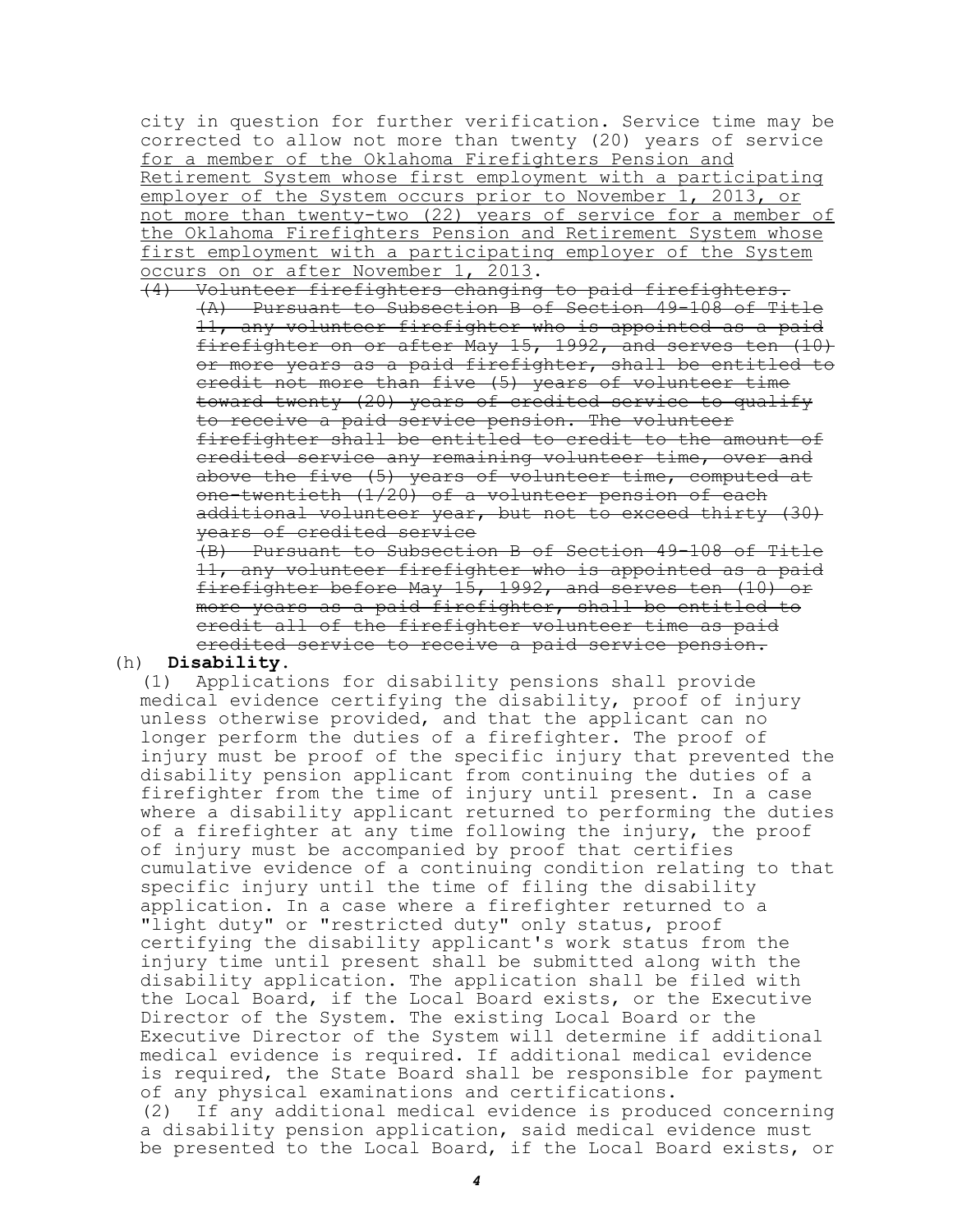the Executive Director before the State Board considers the application. If an applicant requests a hearing before the State Board, all evidence concerning the application may be presented providing all parties affected by the hearing agree. (3) A stroke condition that has been medically certified to be caused by heart disease shall be categorized as heart disease for the purpose of applying line of duty presumptions pursuant to 11 O.S. §49-110.

(4) Any additional medical testing requested by a physician for the purpose of certification of a disability at the request of an existing Local Board shall be approved by the Executive Director of the System prior to the medical testing. (5) A volunteer member who has completed more than ten (10) years of credited service shall be eligible for consideration of a disability in line of duty pension and entitled to the presumptions pursuant to the provisions of 11 O.S. § 49-110 provided that competent medical evidence is presented to support the certification of said disability request. (6) A participating municipality may make an application for a disability pension on behalf of a member provided that medical evidence is presented supporting the existence of a disability. The member may present medical evidence to the contrary.

(7) If there are physician's statements presented which disagree or there is only one physician statement presented, then the Local Board, if one exists, or the Executive Director shall have the medical records examined by a physician of their choosing. If the participating municipality has made the application request and the member presents contrary medical evidence it shall be the responsibility of the existing Local Board or the Executive Director to obtain an authorization of release of medical records from the member prior to the third physician examination.

## (i) **Local Boards.**

(1) If an existing Local Board desires to have a member, who is receiving a disability pension, re-examined by a physician for the purposes of certifying if a disability still exists, the request shall be approved by the State Board. (2) An existing Local Board meets when necessary to review applications for benefits and disability benefits. The Local Board minutes must show action taken by roll call vote. In cities and towns where the city clerk and city treasurer hold both positions the local board becomes a five (5) member board. The board members shall elect a vice-chairman from among all board members who shall assume the duties of the mayor/chairman in that person's absence.

(3) Any action taken by the local board must be documented. The local board must present objective evidence to the State Board regarding its recommendation. The State Board will consider only the evidence actually presented. The State Board will act upon the evidence presented and render a final decision.

(4) If the city charter provides, the city council or similar authority, in the absence of the mayor, city clerk or the treasurer, may designate an authorized official as a replacement member of the local board, such as a vice-mayor if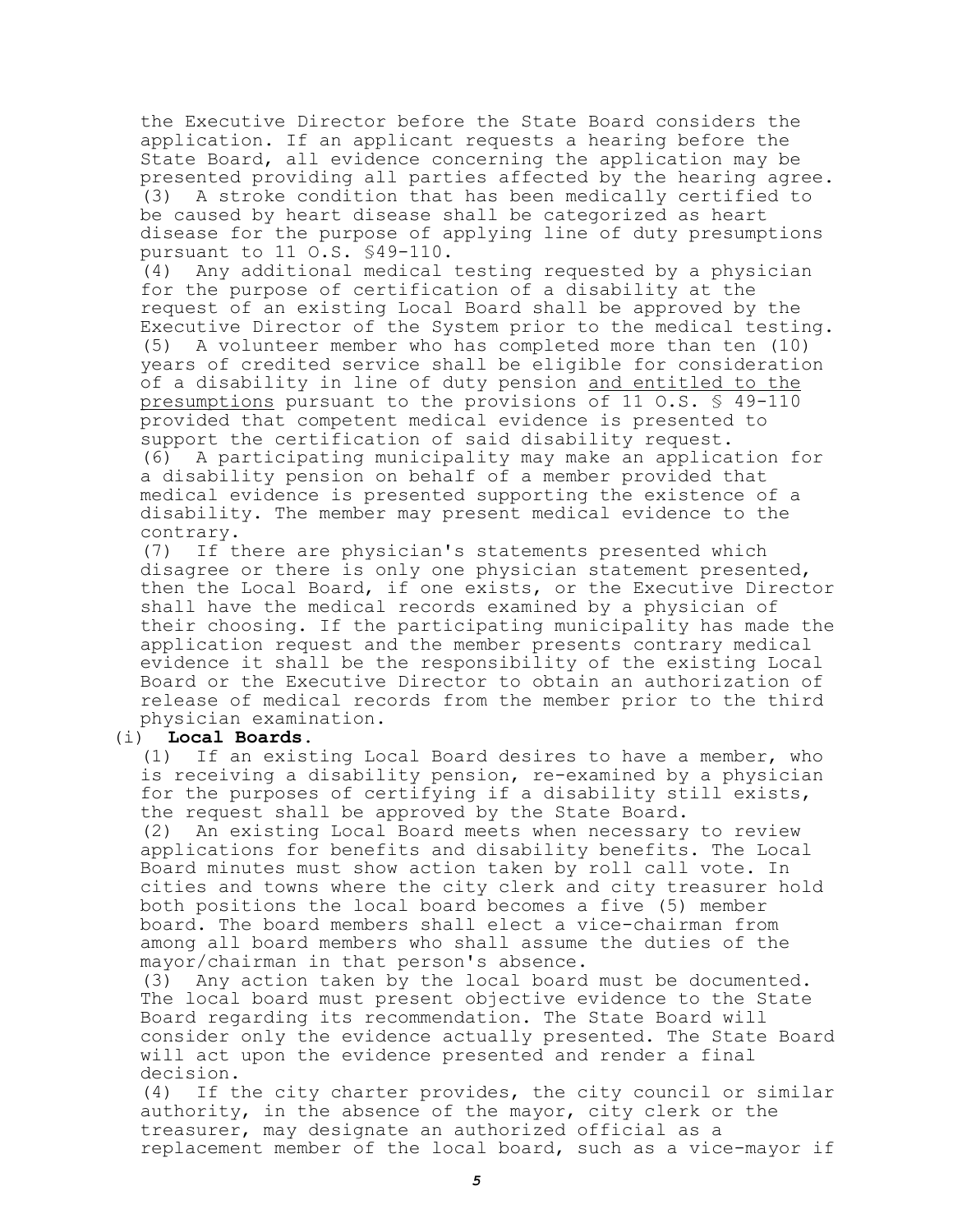he or she has the responsibilities of the mayor. A firefighter member of the local board cannot send a replacement. Only local board members present at a local board meeting may vote. The chairman shall have a casting vote with the members only when necessary to avoid a tie vote among local board members. All local board meetings are subject to the Open Meeting Act.

## (j) **Contributions.**

(1) There shall be a sixty (60) day waiting period of refund of contributions. If the firefighter requesting the refund of contributions was terminated from service, which resulted in litigation or administrative action, the refund of contributions will not be made until there is a final judgment or conclusion to the litigation or administrative action. (2) Gross salary shall include but not be limited to base salary, longevity pay, fire service training and other education pay, scuba pay, out of class pay, one time bonus pay earned during the current twelve (12) month period of employment, and buy back pay when paid on an annual basis and available to all firefighters. Gross salary shall not include payment for unscheduled overtime, payment for accumulated sick, annual or any other similar leave upon termination from employment, any uniform or clothing allowance, car allowance or any other compensation for reimbursement of out-of-pocket expenses. All other compensation not specifically mentioned must have contributions paid on them. Contributions shall be deducted from gross salary prior to federal and state income tax withholdings deductions.

(3) Volunteer pension contributions are due on July 1 of each year. Cities, towns or fire protection districts subject to the statutory exemption from payment of volunteer contributions shall file for the exemption with the System on an annual basis.

(4) Workers Compensation benefits shall not be considered a part of gross salary for the purpose of determining pension benefits. The System will not accept member contributions related to workers compensation.

(5) If a paid member terminated employment prior to January 1, 1981, and then subsequently returns to work as a paid member after January 1, 1981 and then again terminates, contributions paid in prior to January 1, 1981 would not be refundable.

(6) Salary means a predetermined sum payable at specified and regular times for services rendered, including benefits accumulated and paid as salary; furthermore, any salary received that is to be used in computing a "final average salary" shall be reduced or pro-rated to a monthly amount. It shall be a violation of this section to establish a special pay plan for the purpose of evading the intent of this section.

# (k) **Reinstatement of Prior Service.**

(1) If a paid firefighter terminates employment and receives a refund of contributions and then subsequently returns to work for a participating municipality, all withdrawn contributions must be paid back to the System plus 10 percent (10%) interest per annum (from the date the member received his or her accumulated contributions to the date of repayment)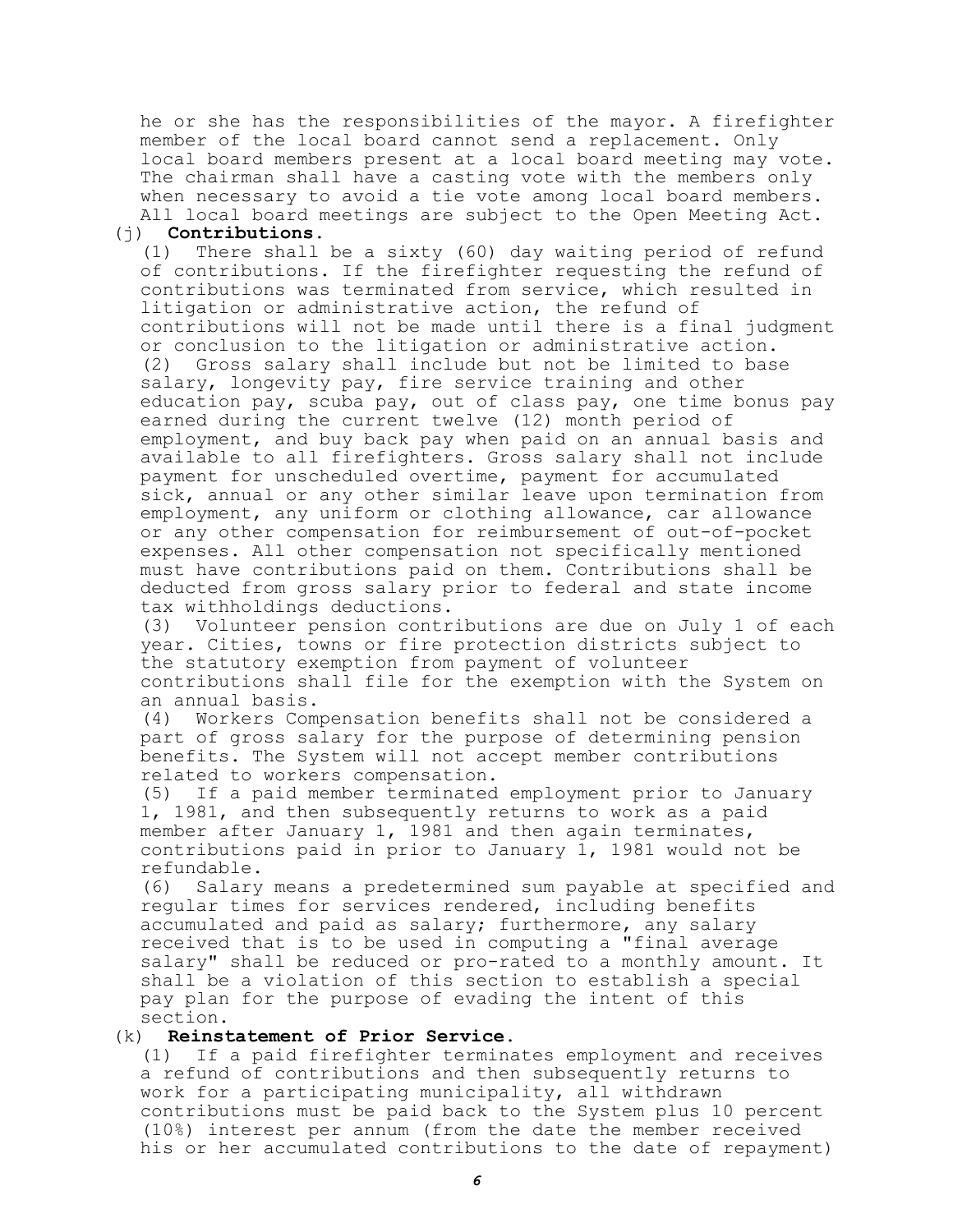in order for the member to receive credit for the missed credited service time.

(2) The member's payment must be made to the System within ninety (90) days following acceptance of the member's application for reinstatement of prior service.

(3) The member may pay for reinstatement of prior service by a lump-sum payment by check or money order. Effective January 1, 2002, the The member may also pay for reinstatement of prior service by a lump-sum payment (with interest) of non-Roth funds from a Code Section 403(b) annuity, a governmental 457 plan within Oklahoma or a Code Section 401(a) qualified plan.

## (l) **Deferred Option Plan (Plan B).**

(1) Upon termination of employment, a member participating in the Deferred Option Plan (Plan B) pursuant to 11 O.S. Section 49-106.1 A, B, C, D, E and F shall have the following options: (A) Receive a lump sum payment of the member's total account balance, a partial lump sum payment or withdrawal, or installment payments of the member's accumulated Plan B balance-as described below. Direct rollovers are permitted pursuant to the provisions of 11. O.S. Section 49-106.3. (B) The State Board retains custody of the member's remaining accumulated Plan B balance until the member receives a complete and final payout. No more than once a quarter of any one year month, the member may elect, with fifteen (15)eight (8) working days advance written notice, to change such payout period or payout amount for installment payments.

(C) In addition to the installment payments, a member may elect, with seven (7eight (8) working days advance written notice, a withdrawal, but no more than one such withdrawal may be made per quarter in any one yearmonth and each withdrawal must be as of the firstlast working day of a month. If such withdrawal is made after installment payments have commenced under  $(B)$  above, appropriate adjustments may be made in the installment payout period under (B) above to reflect such withdrawal.

(D) If the member dies with a balance in the account, such balance will be paid in a lump sum or will continue to be paid in the same manner as was applicable to the member, as elected by the surviving spouse who meets the requirements of paragraph 16 of O.S. Section 49-100.1. If there is no surviving spouse, any remaining beneficiaries shall receive a lump sum payment(s) from the account equal to the balance in the account of the member or any other approved method of payment. If there are no surviving beneficiaries, a lump sum payment from the account equal to the balance in the account shall be paid to the member's estate. For purposes of this subparagraph, if a trust is the beneficiary (even if the surviving spouse is a beneficiary under such trust), the deceased member's account balance may not remain in the Deferred Option Plan (Plan B) after the member's death. (E) The interest earned annually on the Plan B account balances shall be calculated based on the return of the investment portfolio of the fund on June 30 of each year. The determined annual interest rate shall be applied on a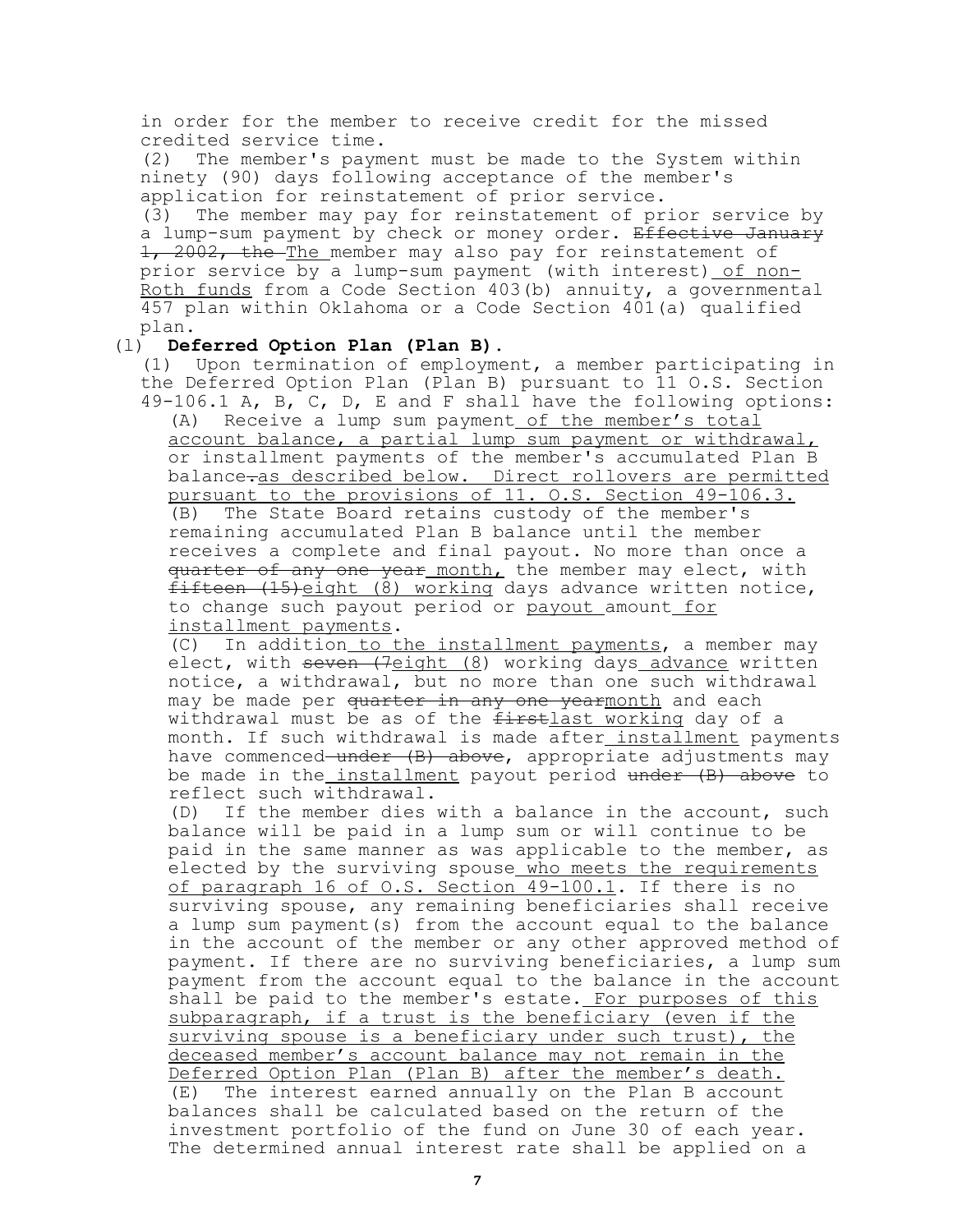pro rata account balance in the year the rate is established. If a member withdraws all or a portion of his or her account balance prior to June 30 of a given plan year, the member shall receive at the time of withdrawal interest earnings on the withdrawn amount equal to the actuarial assumed interest rate as certified by the actuary in the yearly valuation report of the actuary on a pro rata basis. If the annual interest earnings calculated on June 30 of a given year exceed the actuarial assumed interest rate as certified by the actuary in the yearly valuation report of the actuary, a member who withdraws all or a portion of his or her account balance prior to June 30 of said plan year shall receive additional interest earnings equal to the difference between the minimum actuarial interest rate and the calculated interest rate on a pro rata basis. (F) At the conclusion of a member's participation in Plan B, the member must terminate employment and shall start receiving the member's accrued monthly retirement benefit from the System. Such a member may be reemployed by a participating municipality but only in a position not covered by the System, and receive in-service distributions of such member's accrued monthly benefit from the System. (2) Participation in the Oklahoma Firefighters Deferred Option Plan must begin the first day of a month. (3) For a lump sum payment, direct rollover or a combination thereof, which is paid when the regular monthly benefits commence (Plan A), an exclusion ratio must be calculated and applied to the distribution amount from Plan B to determine the portion that may be excluded from income. This exclusion ratio will equal the member's after-tax contributions to the System divided by the expected return. The expected return is the sum of: (1) the member's accumulated Plan B balance plus (2) the amount of the value of the monthly pension from Plan A that the member is expected to receive over time based on single life expectancy factors from Table V issued as part of the income tax regulations under Section 72 of the Internal Revenue Code of 1986.

(4) The rules under this subsection shall only apply to a member whose first employment with a participating employer of the System occurred before November 1, 2013.

(m) **Deferred Option Plan under the Back DROP Provision.** (1) For purposes of this subsection, the definitions as stated in 11 O.S. Section  $49-106.1$  (H)(1) shall apply. (2) In lieu of participating in the Deferred Option Plan (Plan B) pursuant to subsections A, B, C, D, E, F and  $FG$  of 11 O.S. Section 49-106.1 (referred to herein as an election under Plan B), a member may elect to participate in the Deferred Option Plan pursuant to 11 O.S. Section 49-106.1(H) (referred to herein as an election under the Back DROP provision) and this subsection.

(A) The applicant must submit his or her completed application for participation in the Deferred Option Plan under the Back DROP provision on the form provided by the System.

(B) The application must be received by the System no later than  $seven$  ( $7$ eight  $(8)$  working days from the end of the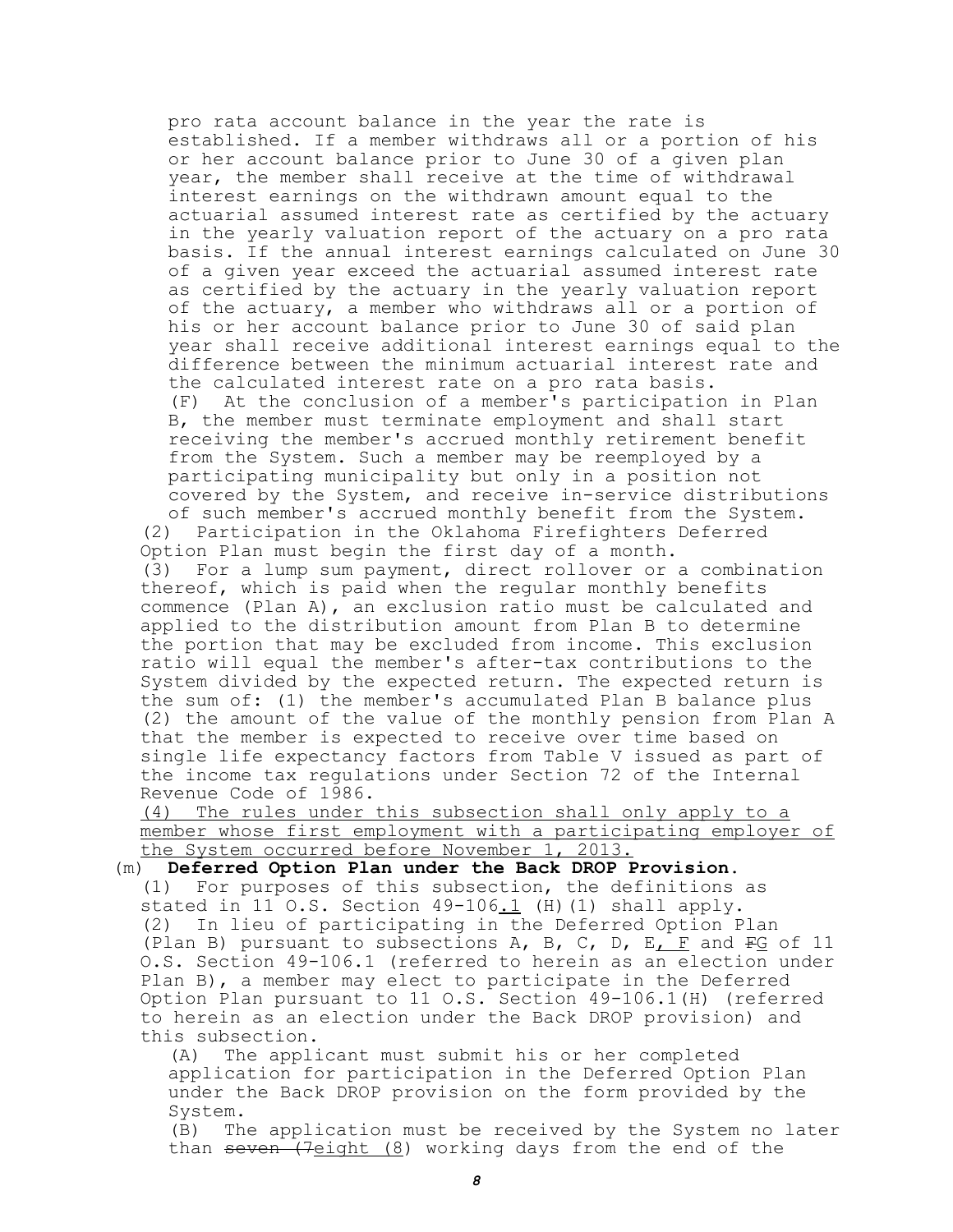month in order to receive a payment at the end of that month. All distributions shall be paid on the last working day of a month.

(C) Upon the member's election to participate in the Deferred Option Plan under the Back DROP provision, the member's account balance shall remain in the System under the same conditions as while an active member, unless the member requests a withdrawal until distributed.

(D) A member may receive a withdrawal as a lump sum payment or monthly installment payments. A member may also elect, with seven (7) working days written notice, a withdrawal, but no more than one such withdrawal may be made per quarter in any one year and each withdrawal must be as of the first day of a month.

(D) A member in the Back DROP has the same distribution options as described in  $(1)(1)(A)$ ,  $(B)$  and  $(C)$  of this Section.

(E) If the member dies with a balance in the account, such balance will be paid in a lump sum or will continue to be paid in the same manner as was applicable, as elected by the surviving spouse who meets the requirements of paragraph 16 of 11 O.S. Section 49-100.1. If there is no surviving spouse, any remaining beneficiaries shall receive a lump sum payment(s) from the account equal to the balance in the account of the member, or any other approved method of payment.  $E_{II}$  there are no surviving beneficiaries, a lump sum payment from the account equal to the balance in the account shall be paid to the member's estate. For purposes of this subparagraph, if a trust is the beneficiary (even if the surviving spouse is a beneficiary under such trust), the deceased member's account balance may not remain in the Deferred Option Plan (Plan B) after the member's death.

(3) At the member's termination date, his or her monthly pension benefit shall be determined based on earlier attained credited service and on the final average salary as of the back drop date. The member's individual deferred option account shall be credited with an amount equal to the deferred benefit balance, and the member shall terminate employment with all participating municipalities as a firefighter and the member shall start receiving the member's accrued monthly retirement benefit from the System. Such member may be reemployed by a participating municipality but only in a position not covered by the System, and receive in-service distributions of such member's accrued monthly retirement benefit from the System. On the member's back drop date, the member's retirement benefit will be frozen, and at no time will the member be able to increase his or her benefit due to additional years of service, salary or other promotional increases.

(4) The member's credit of his or her deferred benefit balance shall be as follows:

(A) An amount equal to the accumulated contributions the member made to the System from his or her back drop date to termination date with interest based upon how the benefit would have accumulated on a compound basis as if the member had participated in the Deferred Option Plan (Plan B)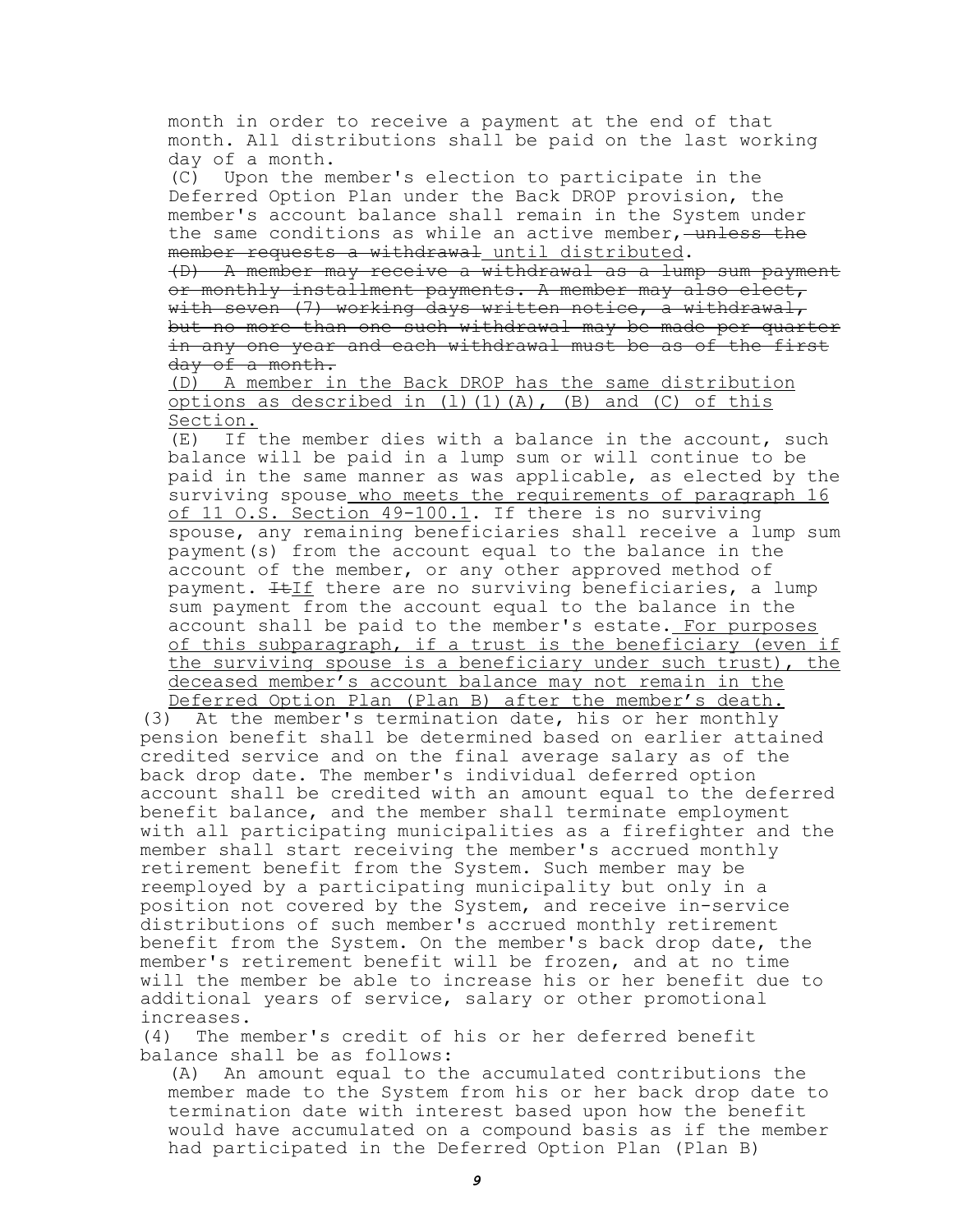pursuant to 11 O.S. Section 49-106.1 A-E from his or her back drop date to termination date;

(B) An amount equal to all monthly retirement benefits that would have been payable had the member elected to cease employment on the back drop date and receive a service retirement from the back drop date to the termination date with applicable cost of living adjustments and with interest based on how the benefit would have accumulated on a compound basis as if the member had participated in the Deferred Option Plan pursuant to O.S. 11 Section 49-106.1 A-E from his or her back drop date to termination date: and (C) An amount equal to one-half  $(1/2)$  of the employer contributions from the back drop date to the termination date, with interest based on how the benefit would have accumulated on a compound basis as if the member had participated in the Deferred Option Plan pursuant to 11 O.S. Section 49-106.1 A-E from his or her back drop date to termination date.

(5) The provisions of 11 O.S. Section 49-106.1 B, C, E, F and G shall apply to this subsection.

(6) A member shall not participate in the Deferred Option Plan pursuant to the Back DROP provision if the member has elected to participate is participating in Plan B pursuant to subsections A, B, C, D, E, F and  $FG$  of 11 O.S. Section 49-1016.1.

(7) For a lump sum payment, direct rollover or a combination thereof, which is paid when the regular monthly benefits commence (Plan A), an exclusion ratio must be calculated and applied to the distribution amount from the Back DROP to determine the portion that may be excluded from income. This exclusion ratio will equal the member's after-tax contributions to the System divided by the expected return. The expected return is the sum of: (1) the member's deferred benefit balance plus (2) the amount of the value of the monthly pension from Plan A that the member is expected to receive over time based on single life expectancy factors from Table V issued as part of the income tax regulations under Section 72 of the Internal Revenue Code of 1986.

(8) The rules under this subsection shall only apply to a member whose first employment with a participating employer of the System occurred before November 1, 2013.

(n) **Deferred Option Plan (Plan B) For A Member of the System Whose First Employment With A Participating Employer of the System Occurs On Or After November 1, 2013**

(1) Reserved.

(no) **Vested Rights.**

(1) A paid firefighter who terminated active service with more than ten (10) years of credited service with the System prior to July 8, 1985, must return to active service as a paid firefighter in order to establish vested rights. (2) A volunteer firefighter who terminated active service with ten (10) years of credited service with the System prior to July 20, 1987, must return to active service as a volunteer

firefighter in order to establish vested rights.

## **270:10-1-9. Purchase of transferred credited service.**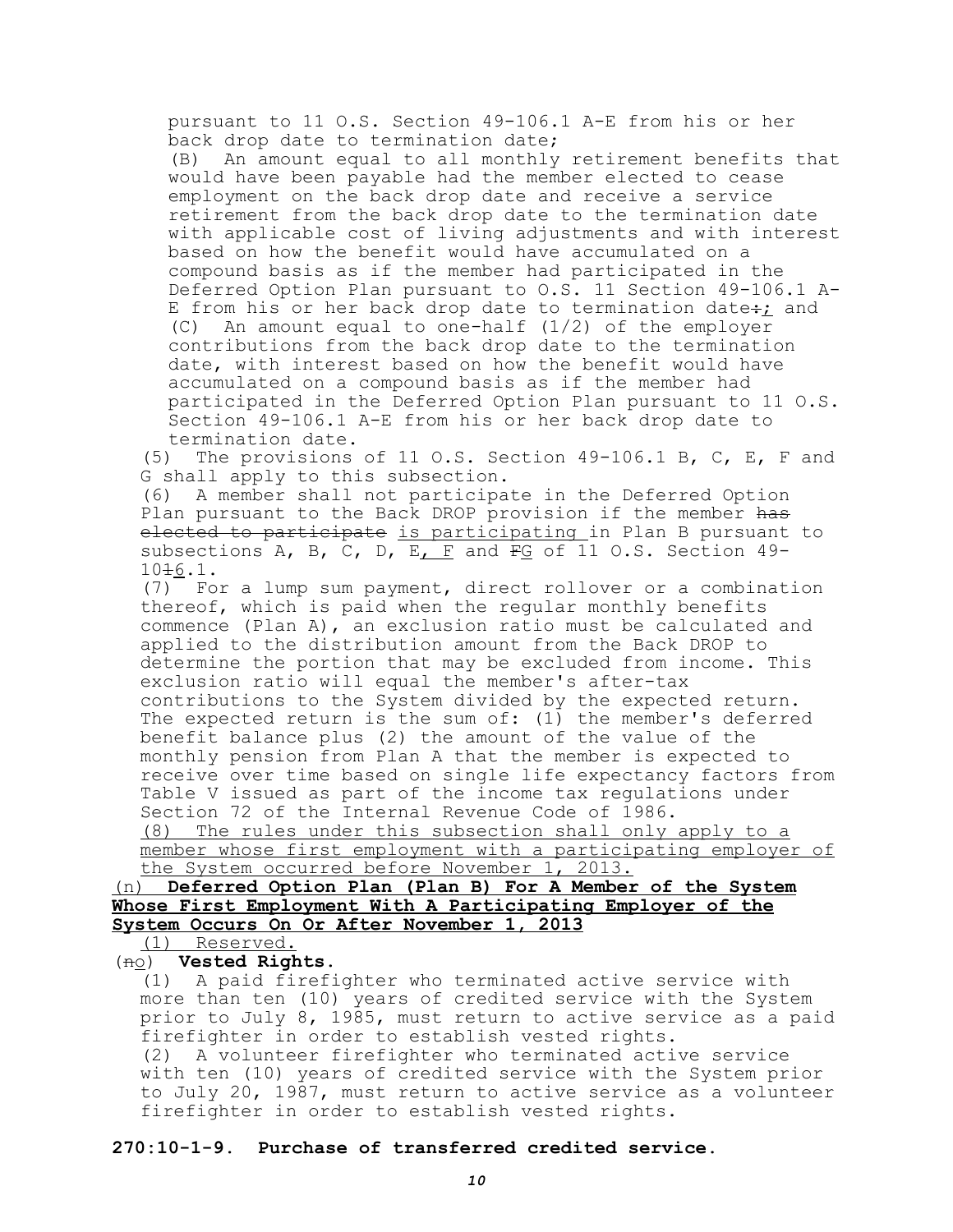A paid member may purchase of to five years of credited service earned while a member of the Oklahoma Police Pension and Retirement System, the Oklahoma Law Enforcement Retirement System, the Teacher's Retirement System of Oklahoma and the Oklahoma Public Employees Retirement System, provided the member is not eligible to receive retirement credits or benefits from said service in any other public retirement System. Transferred credited service from such retirement system(s) shall not alter the member's normal retirement date or vesting requirements. Transferred credited service shall be added after the member reaches his or her normal retirement date. All purchases of transferred credited service pursuant to 11 O.S. Section 49- 117.2, shall be based on the actuarial cost of the incremental projected benefits to be purchased.

(1) The actuarial cost and any tables formulated for the purposes of determining such cost during each calendar year, shall be based on the actuarial assumptions utilized in the actuarial valuation report as of the preceding July 1. (2) The actuarial value shall be based upon the member's age, salary, and service at the time of purchase, together with the earliest age for retirement and actuarially projected salary at the time of retirement. For the purposes of the actuarial cost, it is assumed that all members are married at the time of retirement. If no purchase is made within thirty (30) days the actuarial cost may increase.

(3) For the purpose of this actuarial cost, the member's age shall be rounded up or down to the nearest birthday. (4) For the purpose of this actuarial cost, the mortality tables shall be formulated as unisex tables as used in the actuarial valuation report of the preceding July 1. (5) In the event a member who chooses to purchase service has been employed less than twelve (12) months, salary shall be annualized based upon the most current completed calendar months of payroll information.

(6) The purchase price for transferred credited service may be paid in installments as provided in 11 O.S. Section 49- 117.3. In the event that the member is unable to pay the purchase price by the end of the month immediately following the date of acceptance of his or her application to purchase transferred credited service, the State Board shall permit the member to amortize the purchase price over a period not to exceed sixty (60) months. Said payments shall be made by payroll deductions unless the State Board permits an alternate payment source. The amortization will include 7½% interest compounded annually.

(7) In lieu of installment payments (for purchase where installment payments are otherwise allowed by Oklahoma state statutes), an active member may elect to make the payment of the actuarial purchase price, repayment of previous withdrawal, purchase of non-participating service, or any other eligible purchase or repayment permitted and authorized by the statutes governing the System, through:

(A) a direct trustee-to-trustee transfer of non-Roth funds from a Code Section 403(b) annuity or custodial account, a governmental Code Section 457 plan, and/or a Code Section 401(a) plan, or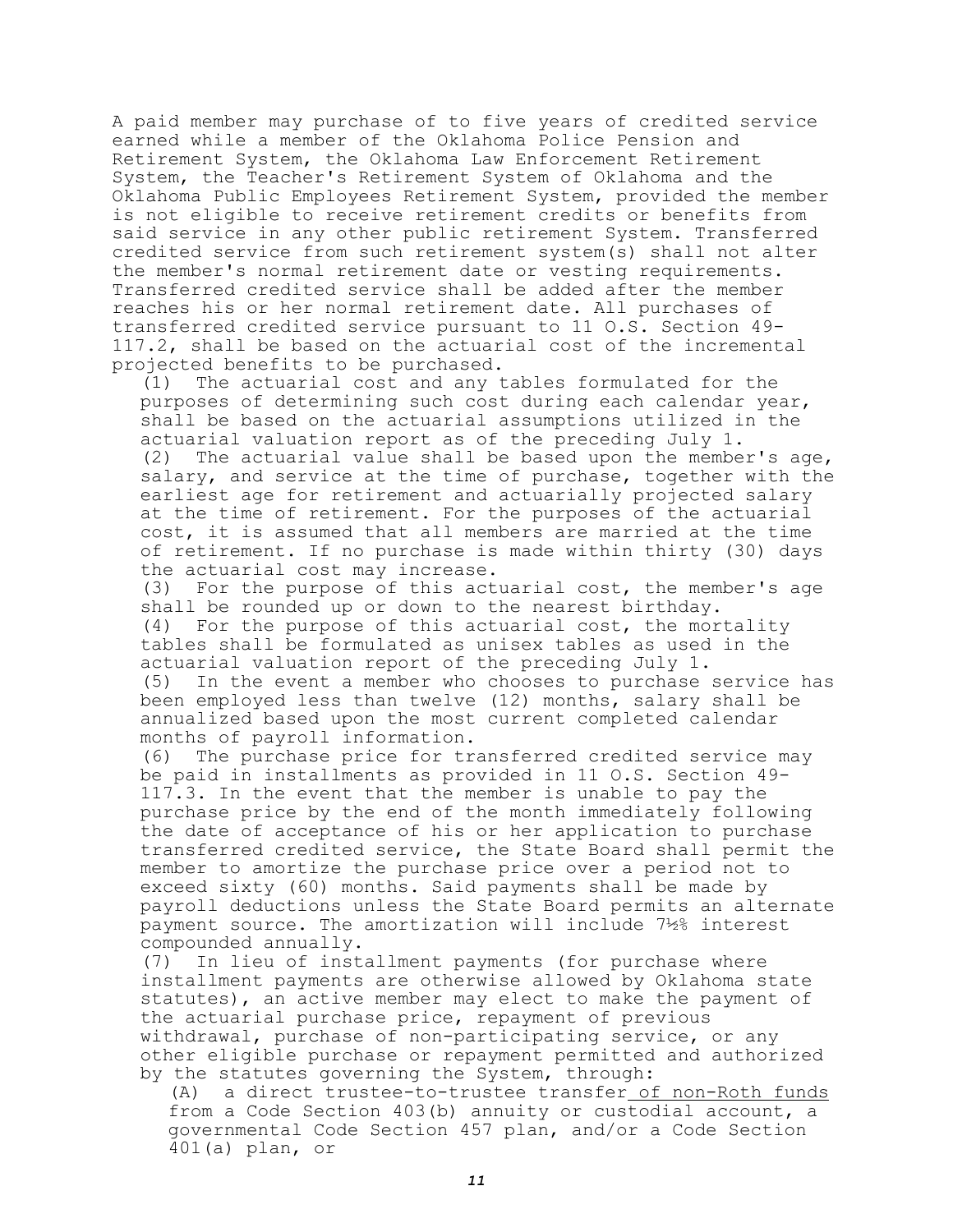(B) a direct rollover of tax-deferred money from a Code Section 403(b) annuity or custodial account, a governmental Code Section 457 plan, and/or a traditional or conduit Individual Retirement Account or Annuity (IRA). Monies in Roth IRA'saccounts and Coverdell Education Savings Accounts cannot be used to purchase transferred credited service. Tax-paid (after-tax) money cannot be used in a direct rollover. Any tax-paid money from a plan or traditional or conduit IRA must be paid to member and then the member may then write a personal check to the System.

(8) After installment payments have begun, an active member may make a lump sum payment of the actuarial purchase price with interest due through the date of payment by:

(A) a direct trustee-to-trustee transfer of non-Roth funds from a Code Section 403(b) annuity or custodial account, a governmental Code Section 457 plan, and/or a Code Section 401(a) qualified plan, or

(B) a direct rollover of tax-deferred money form a Code Section 403(b) annuity or custodial account, a governmental Code Section 457 plan, a qualified Code Section 401(a) qualified plan, and/or a traditional or conduit Individual Retirement Account or annuity (IRA). Monies in Roth IRA'saccounts and Coverdell Education Savings Accounts cannot be used to purchase transferred credited service. Tax-paid (after--tax) money cannot be used in a direct rollover. Any tax-paid money from a plan or traditional or conduit IRA must be paid to the member and the member may then write a personal check to the System.

(9) Notwithstanding  $(7)$  and  $(8)$  of this subsection above, purchases may be made by a cash lump sum payment, installment payments (where otherwise allowed by state statutes, trusteeto-trustee transfer of non-Roth funds, and/or a direct rollover of tax-deferred money as described in (7) and (8) aboveof this subsection).

(10) If the member ceases to make payments, terminates, retires or dies before completing the payments, the member will receive prorated service credit for only those payments the member has made, unless the unpaid balance is paid by the member's estate or successor with interest within six (6) months after the member's death, termination of employment or retirement. The member shall not receive any retirement benefits until the balance is paid, unless his or her beneficiary or the member affirmatively waives the additional six (6) month period in which to pay the unpaid balance.

## **270:10-1-10. Direct Rollovers** [REVOKED]

(a) A Distributee may elect, at the time and in the manner prescribed by the Board, to have any portion of an Eligible Rollover Distribution paid directly to an Eligible Retirement Plan specified by the Distributee in a Direct Rollover. (b) Definitions:

(1) "Eligible Rollover Distribution" is generally a lump sum distribution except that an Eligible Rollover Distribution does not include monthly retirement benefits and minimum distribution payments.